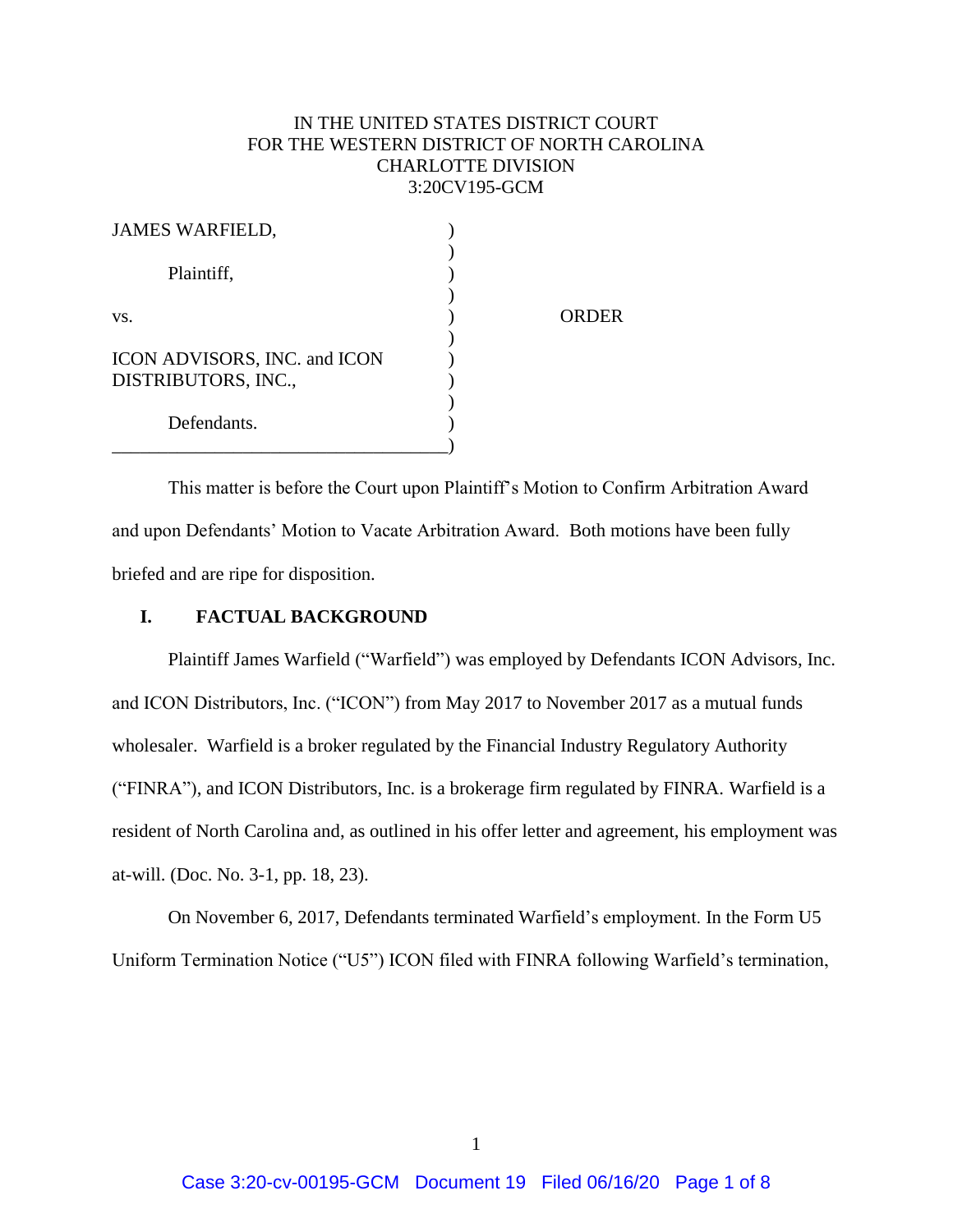ICON was required to provide a termination explanation.<sup>1</sup> Warfield asserts that the termination explanation provided by ICON on his U5 was false and defamatory.

On March 14, 2019, Warfield initiated an arbitration against ICON by filing a Statement of Claim with the FINRA Office of Dispute Resolution.<sup>2</sup> Warfield filed an Amended Statement of Claim on April 11, 2019. In his Statement of Claim, Warfield asserted claims for wrongful termination, defamation, and unfair and deceptive trade practices and sought damages and other relief exceeding \$5,000,000.00. Warfield also sought expungement of the allegedly defamatory language in his Form U5. Specifically, he sought to have expunged the reason for his termination ("Termination Explanation") in Section 3 of Form U5 filed by ICON Distributors on December 5, 2017.

The arbitration Panel held a four day, in-person, recorded evidentiary hearing on February 25 through February 28, 2020 in Charlotte, North Carolina. Both parties appeared and were represented by counsel at the hearing. After considering the pleadings, testimony, evidence, and arguments presented at the hearing, the Panel issued its written arbitration award (the "Award") on March 18, 2020. The Panel awarded Plaintiff \$1,186,975.00 in compensatory damages for the stated claim of "wrongful termination *without just cause*." (Doc. No. 3-3, p. 3) (emphasis added). The Panel also ordered that the termination explanation on Plaintiff's Form U5 should be expunged and replaced with "Awaiting Financing to Clear Tax Liens." (*Id*.) Warfield has moved to confirm the award and enter judgment thereon pursuant to Section 9 of the Federal Arbitration Act. The Defendants have moved to vacate.

 $\overline{a}$ 

<sup>&</sup>lt;sup>1</sup> The Form U5 is the FINRA Uniform Termination Notice used by members and associated persons of the FINRA, which is required to be filed by the employer within 30 days of an employment termination.

<sup>&</sup>lt;sup>2</sup> Under the FINRA rules that govern Warfield as a FINRA regulated broker and that govern ICON as a FINRA regulated brokerage firm, Warfield was required to pursue these claims through FINRA arbitration.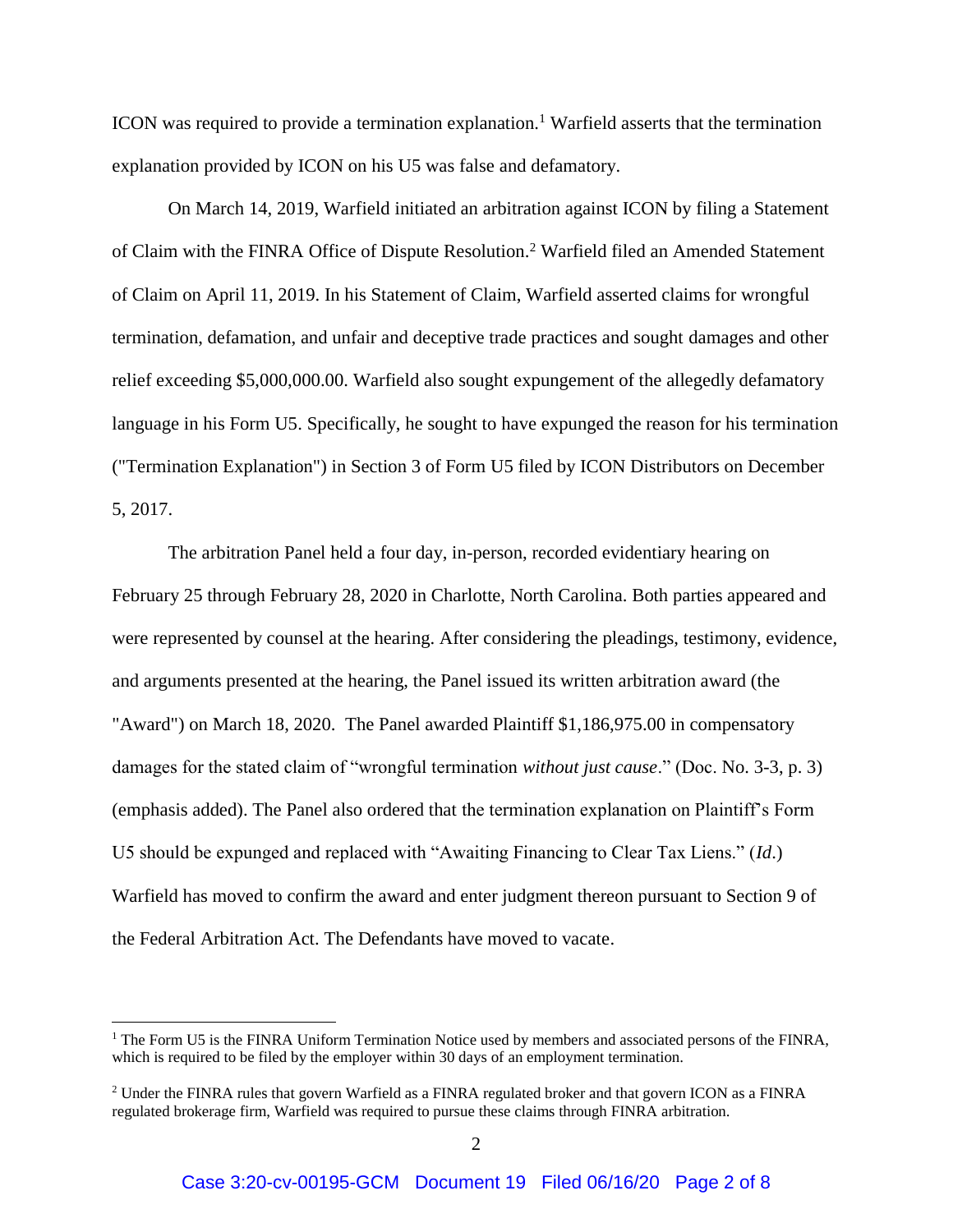## **II. DISCUSSION**

A federal court's review of an arbitration award is "substantially circumscribed." *Central West Virginia Energy, Inc. v. Bayer Cropscience LP*, 645 F.3d 267, 272 (4th Cir. 2011) (quoting *MCI Constructors, LLC v. City of Greensboro*, 610 F.3d 849, 857 (4th Cir. 2010)). In fact, the scope of judicial review for an arbitrator's decision is "among the narrowest known at law because to allow full scrutiny of such awards would frustrate the purpose of having arbitration at all …." *Three S. Del., Inc. v. Dataquick Info. Sys., Inc*., 492 F.3d 520, 527 (4th Cir. 2007) (citation omitted). Accordingly, "vacatur of an arbitration award is, and must be, a rare occurrence." *Raymond James Fin. Servs, Inc. v. Bishop*, 596 F.3d 183, 184 (4th Cir. 2010).

Although the Fourth Circuit has established a deferential standard in reviewing arbitration awards, "'courts are neither entitled nor encouraged simply to 'rubber stamp' the interpretations and decisions of arbitrators.'" *Sonic Automotive, Inc. v. Price, et. al*, No. 3:10- CV-382, 2011 WL 3564884, \*11 (W.D.N.C. Aug. 12, 2011) (quoting *Matteson v. Ryder–System, Inc.*, 99 F.3d 108, 113 (3d Cir. 1996)). Pursuant to 9 U.S.C. § 10 the grounds for vacating an award are as follows:

(1) where the award was procured by corruption, fraud, or undue means;

(2) where there was evident partiality or corruption in the arbitrators, or either of them; (3) where the arbitrators were guilty of misconduct in refusing to postpone the hearing, upon sufficient cause shown, or in refusing to hear evidence pertinent and material to the controversy; or of any other misbehavior by which the rights of any party have been prejudiced; or

(4) where the arbitrators *exceeded their powers*, or so imperfectly executed them that a mutual, final, and definite award upon the subject matter submitted was not made.

9 U.S.C. § 10 (emphasis added).

In *Stolt–Nielsen S.A. v. Animalfeeds Int'l Corp*., 130 S. Ct. 1758 (2010), the Supreme

Court addressed the standard relating to Section  $10(a)(4)$  and provided federal courts with this

concise direction: "It is only when an arbitrator strays from interpretation and application of the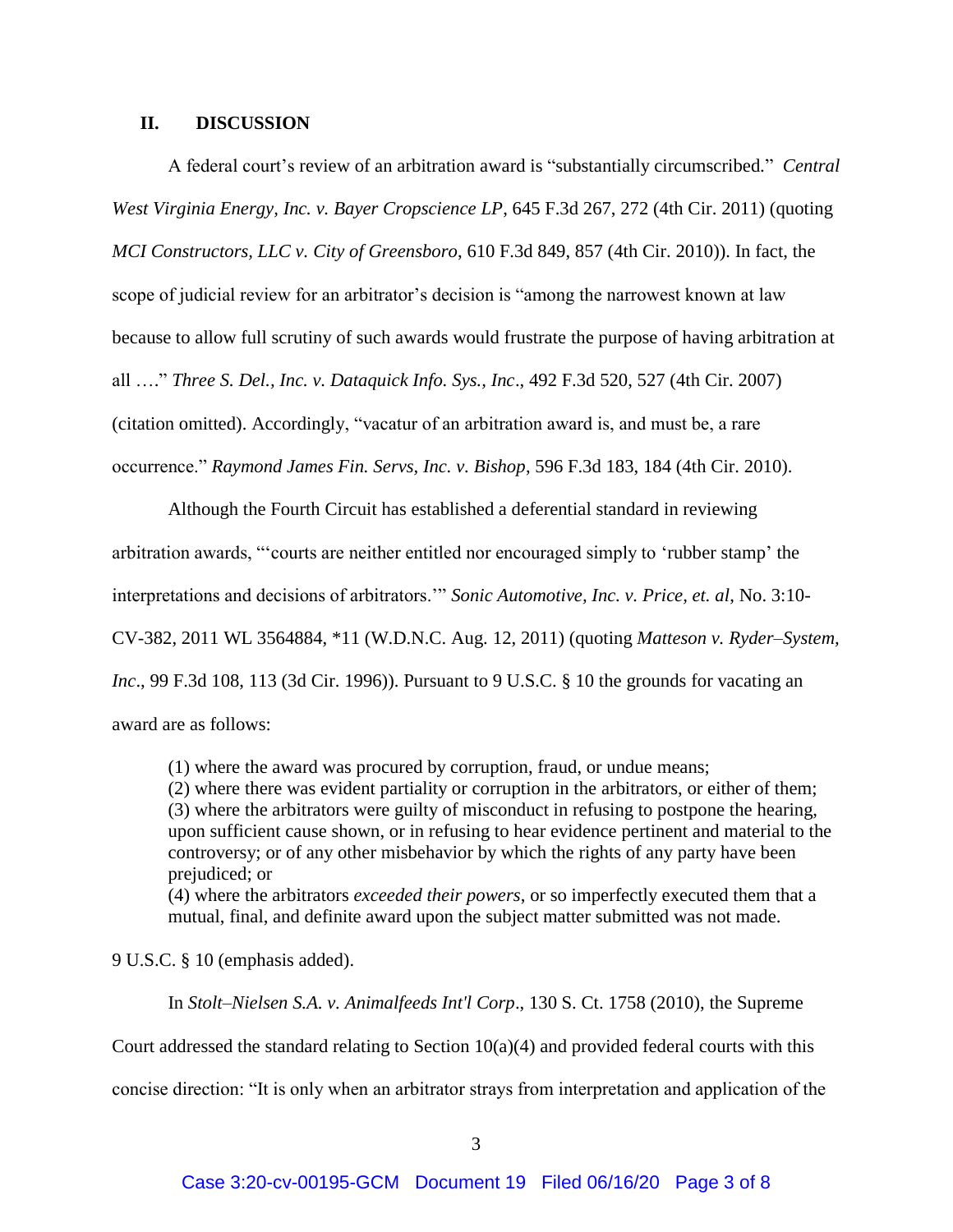agreement and effectively dispenses his own brand of industrial justice that his decision may be unenforceable ... In that situation, an arbitration decision may be vacated under  $\S 10(a)(4)$  of the FAA on the ground that the arbitrator 'exceeded [his] powers,' for the task of an arbitrator is to interpret and enforce a contract, not to make public policy." 130 S. Ct. at 1767. Moreover, vacatur is appropriate where the award "does not draw its essence from the agreement," or where the arbitrator's interpretation of the contract is "wholly baseless and completely without reason...." *Sonic Automotive, Inc*., 2011 WL 3564884 \* 11 (internal citations omitted).

The Fourth Circuit has recognized that "manifest disregard" of the law also exists as either an independent ground for overturning arbitral awards or as a judicial gloss on the grounds for vacatur set forth in 9 U.S.C. § 10. *Wachovia Securities, LLC v. Brand*, 671 F.3d 472, 483 (4th Cir. 2012). The Court has adopted a two-part test for manifest disregard of the law: "(1) the applicable legal principle is clearly defined and not subject to reasonable debate; and (2) the arbitrator [] refused to heed that legal principle." *Id.* (quoting *Long John Silver's Rests., Inc. v. Cole*, 514 F.3d 345, 349 (4th Cir. 2008)). A misapplication or error in the law is not manifest disregard of the law.

> [A] court's belief that an arbitrator misapplied the law will not justify vacation of an arbitral award. Rather, appellant is required to show that the arbitrators were aware of the law, understood it correctly, found it applicable to the case before them, and yet chose to ignore it in propounding their decision.

*Remmey v. PaineWebber, Inc*., 32 F.3d 143, 149 (4th Cir. 1994).

The Court finds that the Award on Warfield's claim for "wrongful termination without just cause" (Doc. No. 3-3, p. 3) has no basis in North Carolina law because no such cause of action exists for "at-will" employees. *See Kurtzman v. Applied Analytical Indus*., 493 S.E.2d 420, 422 (N.C. 1997), *rehearing denied*, S.E.2d 594 (N.C. 1998) ("North Carolina is an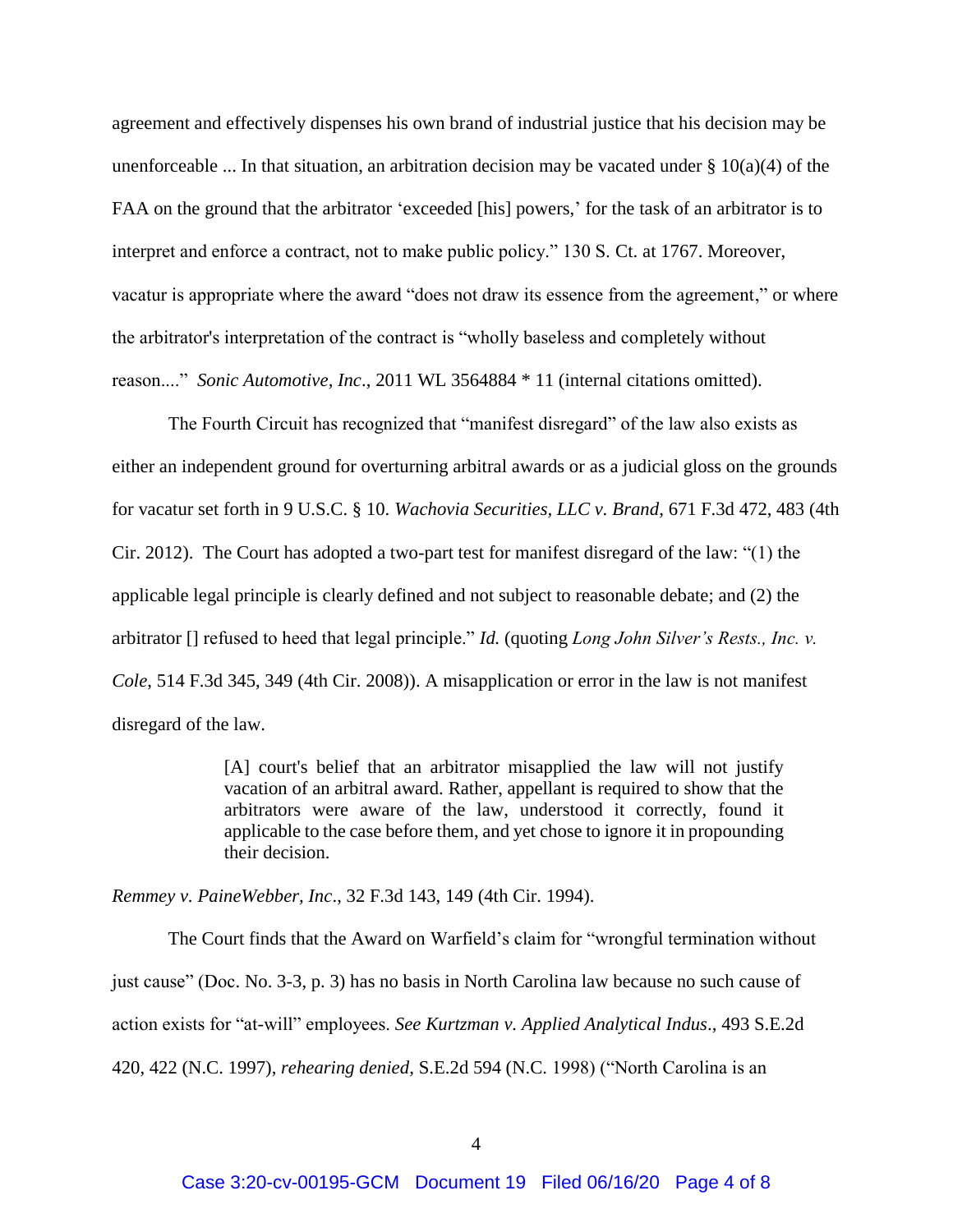employment-at-will state. This Court has repeatedly held that in the absence of a contractual agreement between an employer and an employee establishing a definite term of employment, the relationship is presumed to be terminable at the will of either party without regard to the quality of performance of either party. There are limited exceptions. First, as stated above, parties can remove the at-will presumption by specifying a definite period of employment contractually. Second, federal and state statutes have created exceptions prohibiting employers from discharging employees based on impermissible considerations such as the employee's age, race, sex, religion, national origin, or disability, or in retaliation for filing certain claims against the employer. Finally, this Court has recognized a public-policy exception to the employment-atwill rule."). Warfield has never alleged or argued that his termination was based upon an impermissible consideration or that Defendants violated a "public policy." <sup>3</sup>

Despite the clear and established North Carolina law on this issue, Plaintiff argues that the law is "unsettled and debatable." In his briefs and during the arbitration, Warfield relied on two cases from other circuits, *Shearson Hayden Stone, Inc. v. Liang*, 653 F.2d 310 (7<sup>th</sup> Cir. 1981) and *PaineWebber, Inc. v. Agron*, 49 F.3d 347 (8<sup>th</sup> Cir. 1995), for his proposition that the arbitration procedure somehow alters the employment at-will relationship into a "for cause" termination employment relationship. However, in *Raymond James*, the Fourth Circuit vacated an arbitration award and expressly declined to apply the principles outlined in *Shearson* or *PaineWebber* in an employment at-will relationship*.* 596 F.3d at 195, n. 16; *see also Gheradi v. Citigroup Global Markets, Inc*., No. 1:18-cv-20969-UU, 2018 WL 4864851, \*13 (S.D. Fl., July 26, 2018) ("In *Raymond James*, the Fourth Circuit Court of Appeals distinguished *PaineWebber*

 $\overline{a}$ 

<sup>&</sup>lt;sup>3</sup> "[T]he public policy exception to the employment at-will doctrine is limited to those instances in which an employer affirmatively instructs an employee to violate the law." *Haburjak v. Prudential Bache Securities, Inc*., 759 F. Supp. 293, 301 (W.D.N.C. 1991).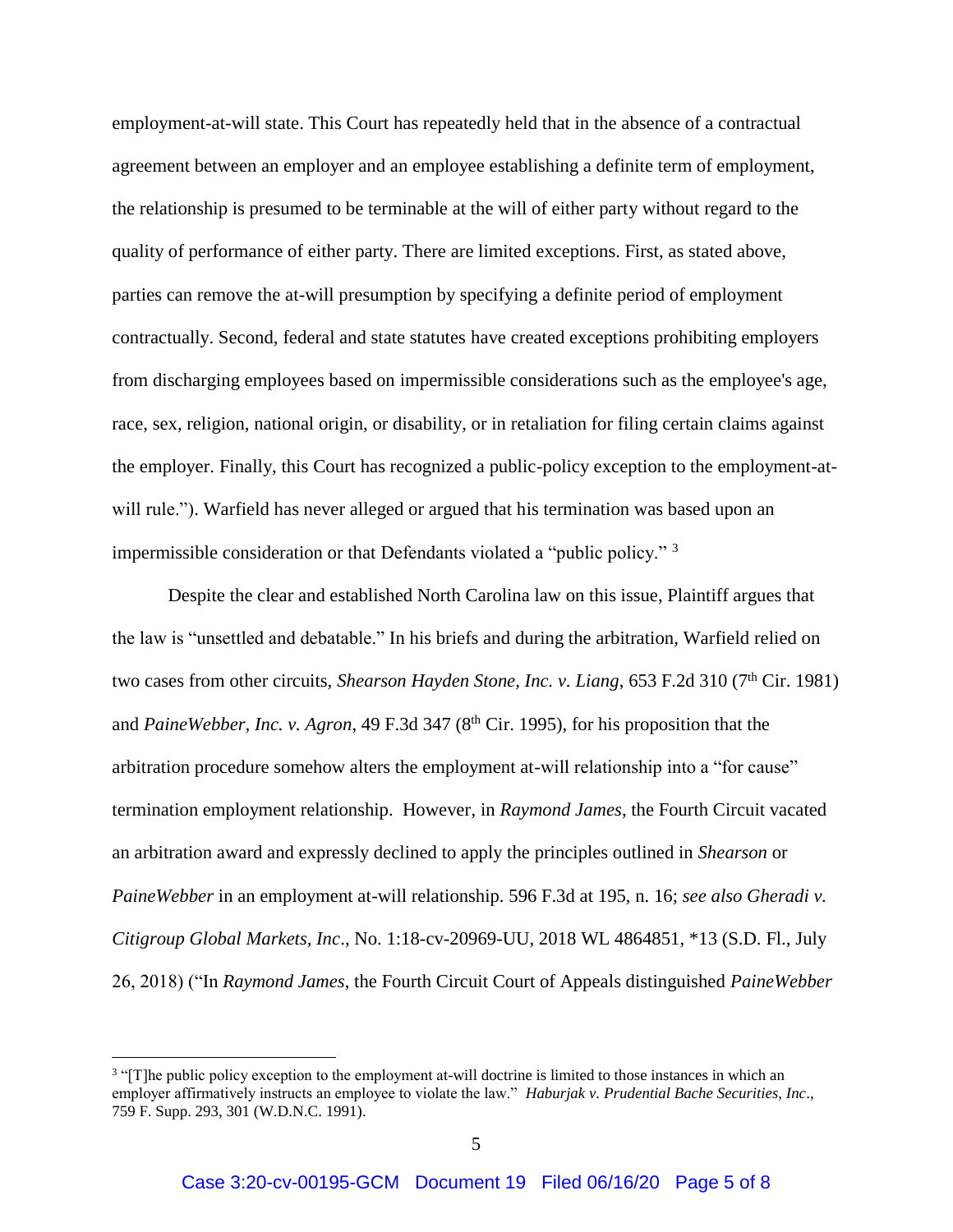and *Shearson* because those cases involved the interpretation of collective bargaining agreements and in such circumstances the arbitrator is charged with determining 'whether a discharged employee should be reinstated.' The Fourth Circuit also noted that in neither *PaineWebber* nor *Shearson* '[w]as the court faced with an express agreement providing for termination at will.'…This Court finds the Fourth Circuit's reasoning in *Raymond James* persuasive; where arbitrators imply a termination 'for-cause' provision into a private employment agreement that expressly provides for termination 'at-will,' the arbitrators do more than commit a permissible error of law, they exceed their authority by ignoring the agreement's plain language.") (citing *Raymond James*, 596 F.3d at 194. The Court finds that the law in this state and in this Circuit is clearly defined and not subject to reasonable debate. North Carolina does not recognize a claim of "wrongful termination without just cause" for at-will employees like Mr. Warfield.

Plaintiff next argues that Defendants failed to instruct the Panel on the law it now asserts forecloses Plaintiff's wrongful termination claim. Thus, the Panel was not "aware" of the law and could not disregard it. Moreover, Plaintiff claims that Defendants never argued that the Panel was bound by Fourth Circuit law and in fact argued that Colorado law should apply.

Despite Plaintiff's argument, both prior to and during the arbitration hearing the arbitrators were advised that the central argument being advanced by Claimant directly conflicted with the clear, established principles of North Carolina law. Both Defendants' Trial Brief and Statement of Answer specifically and concisely address this point head on. (Yarbrough Dec., Doc. No. 13-1, ¶ 7, Ex. 3, pp. 85-87; Ex 1, pp. 14-17). Moreover, the substantive arguments advanced by the Defendants at the hearing were based on Fourth Circuit and North Carolina law. In the hearing transcript attached by Plaintiff regarding ICON's Motion to Dismiss, Defendants' opening line addresses North Carolina law as the standard, outlines that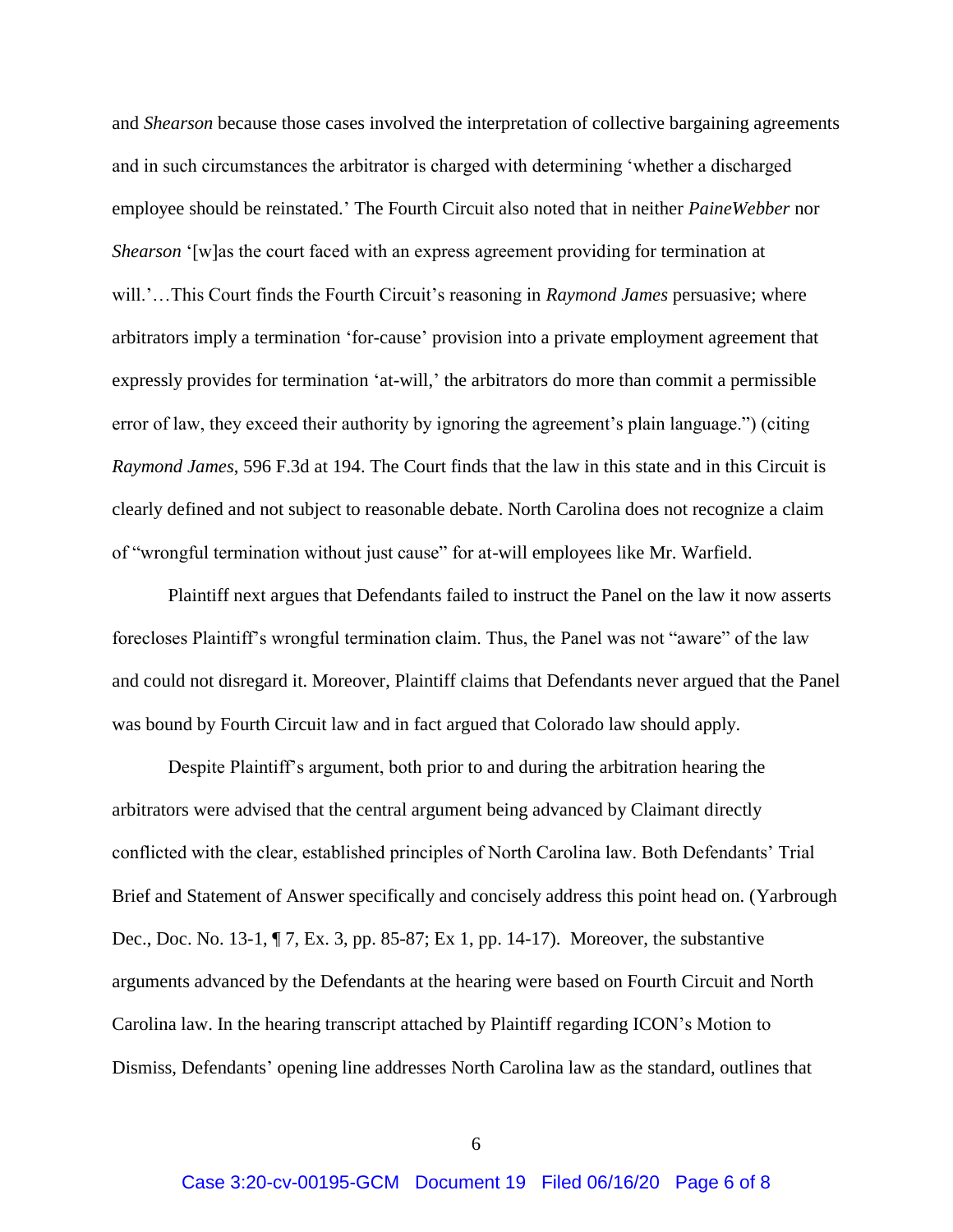Plaintiff has not established any public policy, and argues that Plaintiff's argument "would suggest that every FINRA arbitration, every employment agreement arbitration… would be subject to a just cause standard." (Rickner's Second Declaration, Doc. No. 15-1, Ex. A, pp. 8-9). ("Secondly, wrongful discharge. North Carolina, like 48 other states in the United States is an employment at-will state."). Consistent with their prior instruction of the law to the arbitration Panel, Defendants informed the arbitrators that, to the extent Colorado law may apply because Plaintiff's employment was "established in Colorado with ICON, a Colorado-based company,… in almost all respects, North Carolina law is the same." (Yarbrough Dec., Doc. No. 13-1, Ex. 3, p. 85; *see also* Doc. No. 13, p. 9, n.8). As such, the argument advanced by Defendants was that the standard was the same and that the arbitrators should apply this clearly applicable law. (Doc. No. 13-1, p. 14).

The Court finds that the Defendants made the Panel aware of the clear, well-established law in North Carolina and the Fourth Circuit, and the Panel chose to disregard the that law. The arbitrator's Award therefore demonstrates manifest disregard and must be vacated. As noted earlier, the Court is mindful that vacating an arbitration award should be a "rare occurrence." However, under the circumstances of this case, the Court finds it appropriate.

The Court will briefly address Defendant's argument that the Panel's ordered language on Warfield's U5 must be vacated because it violates FINRA's rule that the reason for an involuntary termination must be clearly and candidly stated on the U5.<sup>4</sup> Unlike the Panel's

 $\overline{a}$ 

<sup>4</sup> The FINRA rule provides as follows: "A firm must provide sufficient detail when responding to Form U5 questions such that a reasonable person may understand the circumstances that triggered the affirmative response. For example, for purposes of Section 3 on Form U5, it is not sufficient for a firm to report only that a person's registration was terminated because that person violated "firm policy." If a firm is obligated to report that a registered person was terminated because he or she violated a firm policy, the firm must identify the policy, provide sufficient facts and circumstances to enable the reader to understand what conduct was involved, and review other questions on the form to determine whether an affirmative response to any other question is required." FINRA Regulatory Notice 10-39.